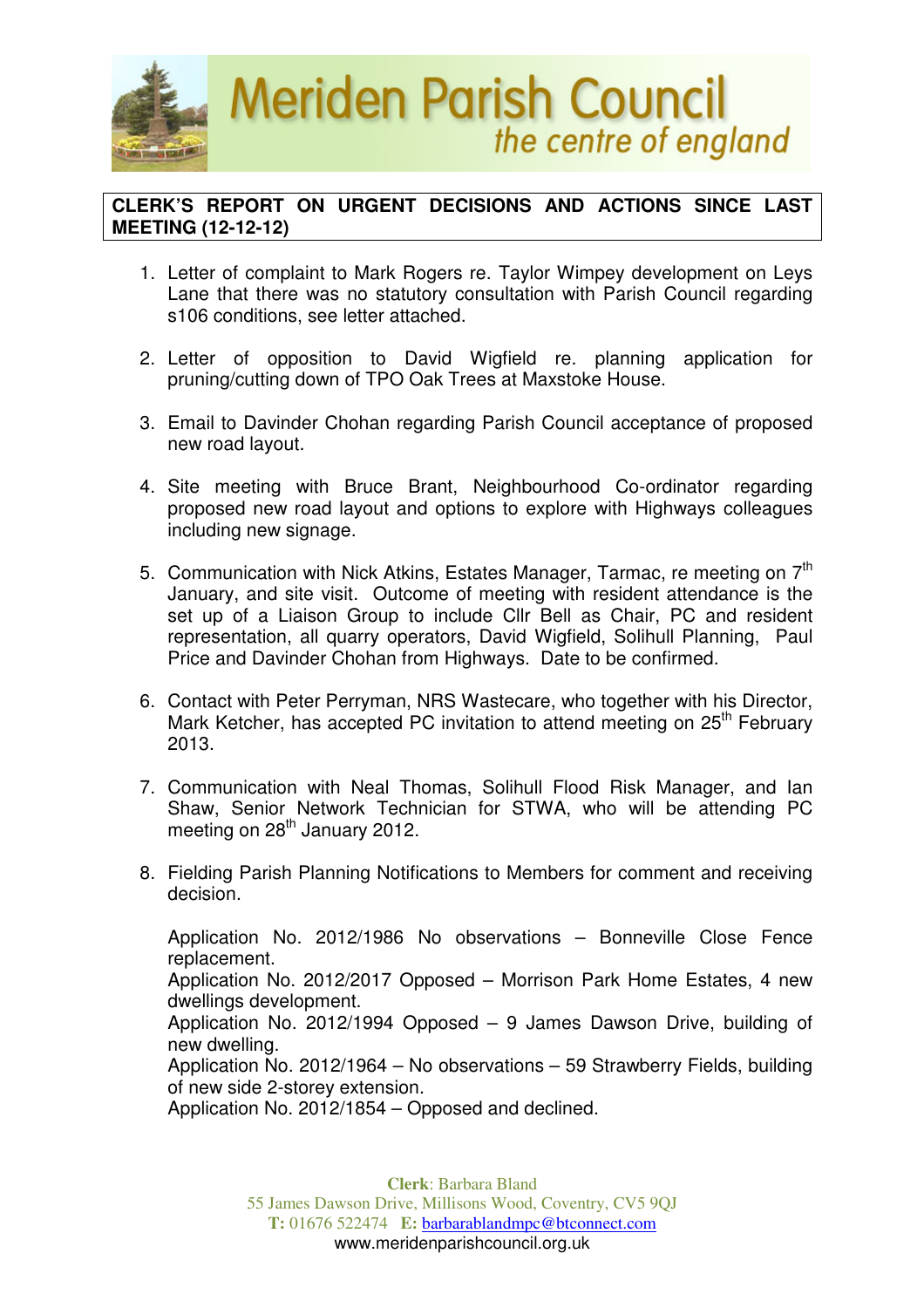

## **Meriden Parish Council** the centre of england

- 9. Follow up with Adrian Clack, Taylor Wimpey, re Allotment Holders and tenancy arrangements with PC, acting on instruction from Wright Hassall, Parish Solicitors. Meeting to be arranged w/c 11<sup>th</sup> February 2013. Adrian Clack to advise.
- 10. Chase Kathryn Ventham, Barton Willmore regarding (i) Ecological Plan for Woodland, Woodland Walks and Free Form Play Area on new Development; (ii) Communication Channels and open door policy for PC and residents.
- 11. Chase Rob Beattie regarding (i) Balancing Pond safety and risk assessment with measurements of slopes/banking; (ii) Community Project Sponsorship.
- 12. Respond to Stuart Field, Senior Planner, Barton Willmore, that Meriden Parish Council acknowledge receipt of layout plans for 36, 40 and 45 new dwellings on Leys Lane development; and agree the footprint layout for 36 new homes to be built.
- 13. Flood Risk Survey to be distributed to residents affected by recent flooding; post of PC website for public access; scan and circulate to Members.
- 14. Set up Service Level Agreement with Solihull Property Services for maintenance of Meriden Sports Park. Liaise with John Shaw to finalise content and include all electrics.
- 15. Liaise with DWH, MV Kelly, Russells, DTZ and David Waterston, Solihull Planning, to complete electrical installation in new storage facility.
- 16. Liaise with Patrol Alarm Systems for emergency call out. Contact BT for Redcare line extension on 01676522474 to facilitate emergency police contact and Patrol Alarm Systems monitoring officers. To set up on-call directions and emergency contacts for Patrol Alarm Systems in the event of intruder alarm.
- 17. Attendance at WALC Clerk's Induction Training for Town and Parish Clerks.
- 18. Attendance at WALC Councillor/Clerk Financial Clinic Training by SLCC's National Financial Advisor.
- 19. Attendance at SLCC County meeting and presentation from Bridget Bowen, Grant Thornton (newly appointed external Auditors taken over from Clement Keys) with training on Year End Audit and completion of Year End Financial Return.
- 20. Letter of opposition to David Wigfield re. Morrison Park Estate Homes and Woodland decimation.